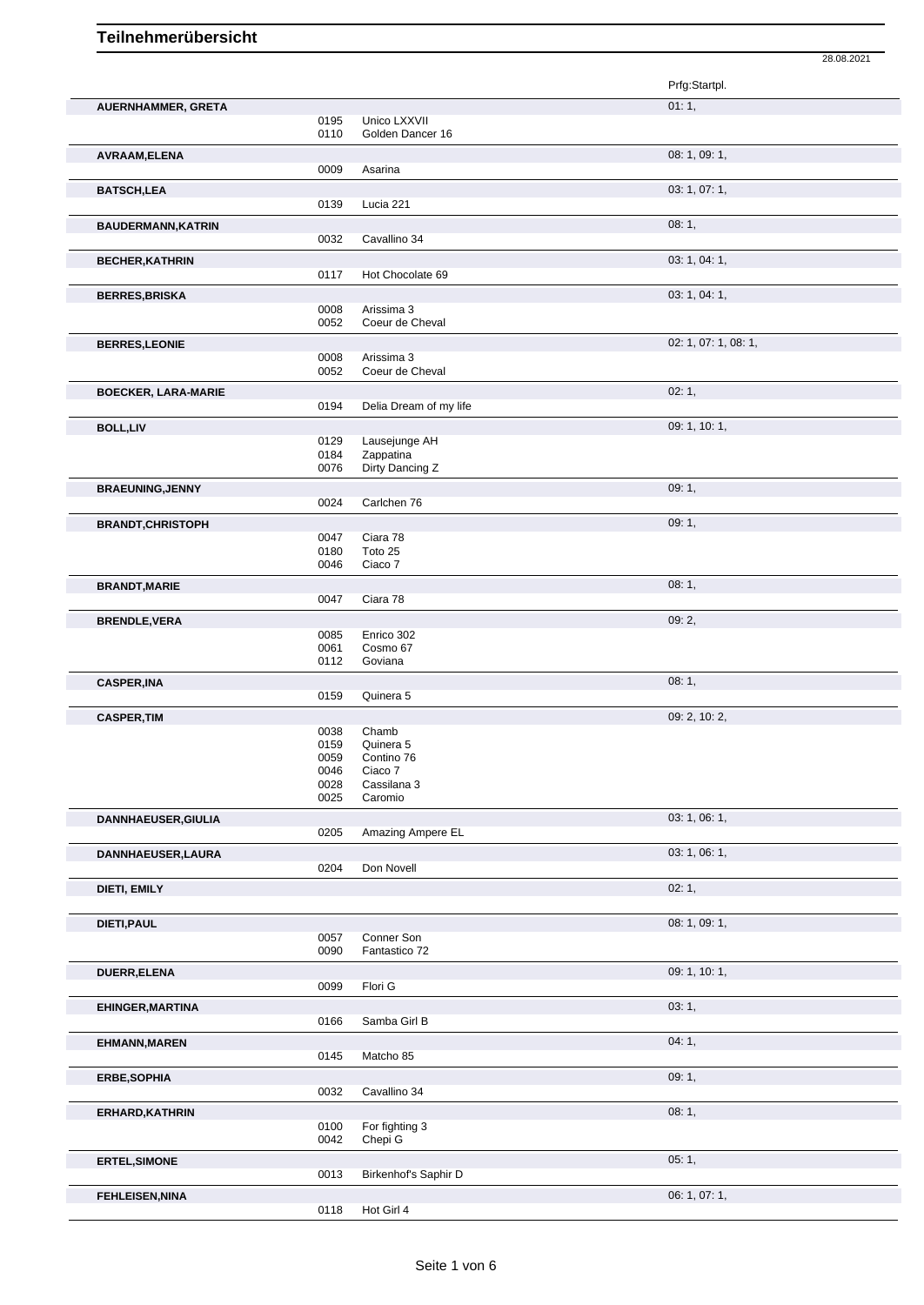|                            |              |                             | 28.08.2021                  |
|----------------------------|--------------|-----------------------------|-----------------------------|
|                            |              |                             | Prfg:Startpl.               |
| FINK, LUISA                |              |                             | 01:1,                       |
|                            |              |                             |                             |
| <b>FINK, SANDRA</b>        |              |                             | : 0,                        |
|                            | 0207         | Luigi                       |                             |
| <b>FISCHER, HANS-JOERG</b> | 0001         | Abano 29                    | 10:1,                       |
| FODOR, CARINA              |              |                             | 03:1,                       |
|                            | 0075         | <b>Dina 320</b>             |                             |
| FRIEDEL, PIA               |              |                             | 03:1,                       |
|                            | 0125         | Lambada 171                 |                             |
| GOTTHOLD, JOACHIM          | 0170         | Shagana 5                   | : 0,                        |
| <b>GOTTHOLG, PILIPP</b>    |              |                             | 01:1,                       |
|                            |              |                             |                             |
| <b>GRESS, MORITZ</b>       |              |                             | 07: 1, 08: 1,               |
|                            | 0113         | Gräfin R 4                  |                             |
| <b>GRIMM,FLORIAN</b>       | 0050         | Claudita                    | 09: 2, 10: 2,               |
|                            | 0003         | Acina G                     |                             |
|                            | 0002<br>0149 | Acasina G<br>Now comes Nala |                             |
|                            |              |                             | 03: 1, 04: 1,               |
| <b>GRUBER, LENA</b>        | 0045         | Chocklit                    |                             |
|                            | 0183         | Zalira                      |                             |
| HACKENBROCH, CHRISTINE     |              |                             | 03:1,                       |
|                            | 0134         | Lin 9                       |                             |
| <b>HAEBERLE, NADINE</b>    | 0022         | Capone Clandestino          | 04:1,                       |
| <b>HAFFA, VOLKER</b>       |              |                             | 09: 1, 10: 1,               |
|                            | 0097         | Finn K                      |                             |
|                            | 0019         | Candy Z                     |                             |
| HANSELMANN, CARINA         | 0133         | Liberty 378                 | 08:1,                       |
| <b>HAUG, CHIARA</b>        |              |                             | 02:1,                       |
|                            | 0196         | Bonnaparte                  |                             |
| <b>HAUG, NICOLA</b>        |              |                             | 05:2,                       |
|                            | 0092<br>0142 | FBW Faysha<br>Luna 2032     |                             |
| <b>HEDRICH, SVENJA</b>     |              |                             | 01:1,                       |
|                            |              |                             |                             |
| <b>HEIMANN, TAMARA</b>     |              |                             | 03:1,                       |
|                            | 0016         | Calasino Royal P            |                             |
| <b>HERGA, CAROLIN</b>      | 0098         | Florentino D                | 04: 1, 05: 1,               |
|                            | 0148         | Negro's Diamond             |                             |
| <b>HERMLE, NINA</b>        |              |                             | 05:1,                       |
|                            | 0048         | Clandestino 2               |                             |
| <b>HILLER, LINDA</b>       | 0154         | Piper 16                    | 09: 1, 10: 1,               |
| HINTSTEINER-GUENTAY,LISA   |              |                             | 03:1,                       |
|                            | 0135         | Lizandro                    |                             |
| HIRSCHNER, SASKIA NATALIE  |              |                             | 03:1,                       |
|                            | 0029         | Cassini 46                  |                             |
| HOELLDAMPF, MICHAELA       | 0146         | Merilahof's Clärchen        | 04:1,                       |
| HOERNER, ALISHA            |              |                             | 04:1,                       |
|                            | 0144         | Magic Mike 4                |                             |
| HOFFMANN, SABRINA          |              |                             | 06:1,                       |
|                            |              |                             |                             |
| HOFFMANN, TANJA            |              |                             | 04:1,                       |
|                            | 0066         | Danza Haviva M              |                             |
| <b>HOLL, TANJA</b>         | 0051         | Coco Chanel 147             | 02: 1, 06: 1, 07: 1, 10: 1, |
|                            | 0044         | Chiara 315                  |                             |
| <b>HUBER, PAULINE</b>      |              |                             | 08:1,                       |
|                            | 0039         | Charlie Chaplin 31          |                             |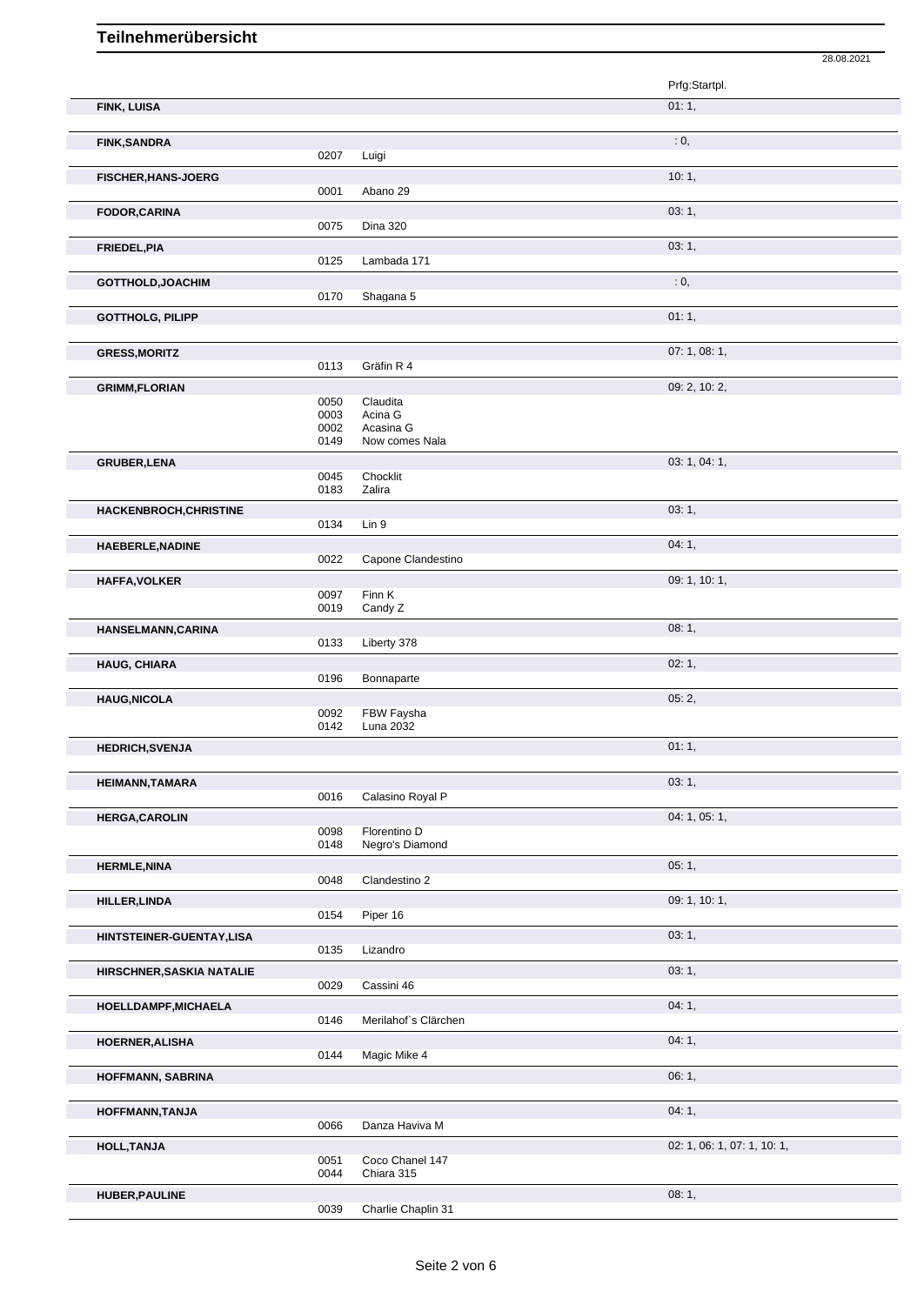|                                  |              |                                  | 28.08.2021           |
|----------------------------------|--------------|----------------------------------|----------------------|
|                                  |              |                                  | Prfg:Startpl.        |
| KAUDERER, UTE                    |              |                                  | 04:1,                |
|                                  | 0077         | Diva Bella 2                     |                      |
| KETTENBACH, LAURA                |              |                                  | 03:1,                |
|                                  | 0106         | Fürst 48                         |                      |
| <b>KLEIN, FRANZISKA</b>          |              |                                  | 03: 1, 04: 1,        |
|                                  | 0065         | Dancing in the dark W            |                      |
| <b>KLEIN, LISA MARIE</b>         |              |                                  | 09: 1, 10: 1,        |
|                                  | 0031         | Cataleya 6                       |                      |
| <b>KLEMENT, CAROLIN</b>          |              |                                  | 05:1,                |
|                                  | 0141         | Lumix 2                          |                      |
| <b>KLOSSIKA, VANESSA</b>         |              |                                  | 03: 1,               |
|                                  | 0128         | Laska-K.-Joy                     |                      |
| <b>KNOBLAUCH, LEONIE SOPHIA</b>  | 0109         |                                  | 02:1,                |
|                                  |              | Glücksgefühl 2                   |                      |
| KOBER, VERA                      | 0173         | Stalypso Blue                    | 09: 1, 10: 2,        |
|                                  | 0147         | Naomi 470                        |                      |
| KOEGER, JULIA                    |              |                                  | 04:1,                |
|                                  | 0081         | Donna Isabella 11                |                      |
| <b>KOENIG, MIRIAM</b>            |              |                                  | 09: 1, 10: 1,        |
|                                  | 0006         | Albertina 7                      |                      |
|                                  | 0174         | <b>Straight Flush</b>            |                      |
| KOLLER, JANINE                   |              |                                  | 04: 1, 07: 1, 08: 1, |
|                                  | 0040<br>0153 | Chayenne 358<br>Pinoccio 134     |                      |
| <b>KRAUSS, STEFANIE</b>          |              |                                  | 03:1,                |
|                                  | 0012         | Bilbao 37                        |                      |
| <b>KROPP, JANA</b>               |              |                                  | 07:1,                |
|                                  | 0068         | Dawina 58                        |                      |
| <b>KRUEGER, MICHELLE</b>         |              |                                  | 02: 1, 03: 1,        |
|                                  | 0121         | Lacross 27                       |                      |
| <b>KRUEGER-SONNENSCHEIN DR.,</b> |              |                                  | 05:1,                |
|                                  | 0102         | Franz Ferdinand zu Loxten        |                      |
| KURZ, JOHANNA                    |              |                                  | 04: 1, 05: 1,        |
|                                  | 0110         | Golden Dancer 16                 |                      |
| LAURER, MARIE-SOPHIE             | 0084         | Eldorado's Bella                 | 08:1,                |
|                                  |              |                                  |                      |
| LECHNER, JOSEPHINE               | 0124         | Ladylike 63                      | 05:1,                |
| LIEB, CHRISTOPH                  |              |                                  | 09: 2, 10: 2,        |
|                                  | 0011         | Be Pezi                          |                      |
|                                  | 0062         | Covergirl 16                     |                      |
|                                  | 0158<br>0150 | Quid pro quo 4<br>Numerobis 2    |                      |
|                                  | 0120         | Kevin Cool                       |                      |
|                                  | 0122         | Lady Gaga 48                     |                      |
|                                  | 0172         | <b>Stallone Gold</b>             |                      |
| LIEB, LENA                       | 0011         | Be Pezi                          | 08:2,                |
|                                  | 0062         | Covergirl 16                     |                      |
|                                  | 0158         | Quid pro quo 4                   |                      |
|                                  | 0120<br>0122 | Kevin Cool<br>Lady Gaga 48       |                      |
|                                  |              |                                  |                      |
| LUCKERT, SILVIA                  | 0156         | Quel Filou 15                    | 04:1,                |
|                                  |              |                                  | 03: 1, 08: 1,        |
| <b>MAIER, ANJA</b>               | 0071         | Demba                            |                      |
| <b>MAIER, JULIANE</b>            |              |                                  | 03: 1, 04: 1,        |
|                                  | 0171         | Solero mio                       |                      |
|                                  | 0067         | Dario 143                        |                      |
|                                  | 0176         | Te Quiero 19                     |                      |
| <b>MAIER, MADELEINE</b>          |              |                                  | 07:2,                |
|                                  | 0107<br>0073 | Genial S 3<br>Destina della vita |                      |
|                                  |              |                                  | 07: 2, 08: 2,        |
| <b>MAIER, MAXIE LUISE</b>        | 0136         | Lorbas 281                       |                      |
|                                  | 0132         | Let's go 117                     |                      |
|                                  | 0152         | Pauline 433                      |                      |

**MAIER, SUSANNE** 02: 1,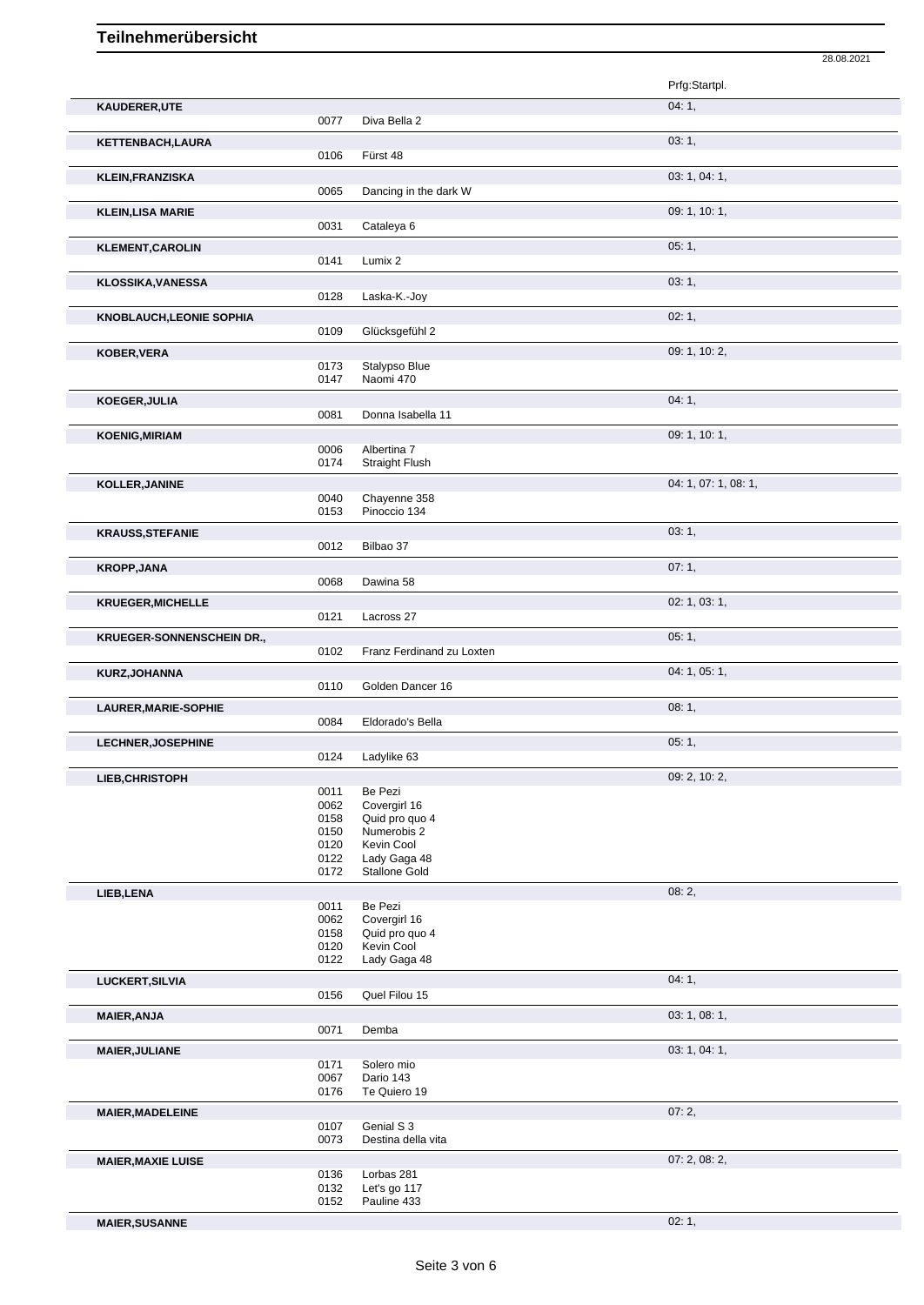| 28.08.2021 |  |
|------------|--|

|                             |              |                            | Prfg:Startpl.        |
|-----------------------------|--------------|----------------------------|----------------------|
|                             | 0107         | Genial S 3                 |                      |
| <b>MUELLER, CARLA</b>       | 0130         | Lawn Hill                  | 03:1,                |
| NAGEL, NICOLE               |              |                            | 04:1,                |
|                             | 0151         | Oakland's Jamilia          |                      |
| NEUMEISTER, MAXIMILIAN      |              |                            | 09: 1, 10: 2,        |
|                             | 0161         | Quox                       |                      |
|                             | 0165         | Sabrina B 4                |                      |
|                             | 0116         | Hastor                     |                      |
| NOWAKOWSKI, SELINA          | 0036         | Cesaria                    | 08:1,                |
|                             |              |                            | 06:1,                |
| <b>OCKERT, ANNA</b>         | 0201         | Quintano B                 |                      |
| PECH, LEANDER               |              |                            | 09:2,                |
|                             | 0055         | Conaro 3                   |                      |
|                             | 0093         | FBW Quobelix               |                      |
| PECH, REBECCA               |              |                            | 09: 2, 10: 2,        |
|                             | 0010<br>0094 | Athabasca T<br>Fearless 16 |                      |
|                             |              |                            | 02: 1, 08: 1,        |
| PETERSEN, SVENJA            | 0185         | Mokka                      |                      |
|                             | 0018         | Candimos                   |                      |
| PFLEIDERER, ANNIKA          |              |                            | 07:1,                |
|                             | 0188         | Kalina                     |                      |
| PFLEIDERER, HANNES          |              |                            | 07:1,                |
|                             | 0189         | Calvados                   |                      |
| POETSCHKE,LOUISA            |              |                            | 03:1,                |
|                             | 0091         | Farewell for Love          |                      |
| <b>RIEG, JULIA</b>          |              |                            | 04:1,                |
|                             | 0089         | Falkenflug 5               |                      |
| RIEGE, ANNA MARIA           | 0140         | Lukas 1079                 | 03: 1, 04: 1,        |
|                             |              |                            |                      |
| ROESCH, SINAH               | 0079         | Don Carinio                | 07: 1, 08: 1,        |
| ROHRMUSS, VICTORIA          |              |                            | 09: 1, 10: 1,        |
|                             | 0060         | Corelli de Luxe            |                      |
|                             | 0054         | Compte Noir                |                      |
|                             | 0137         | Louis D'Or 39              |                      |
| ROTHENBAECHER, CARLOTTA     | 0197         | King of Dance              | 01:1,                |
|                             |              |                            | 01:1,                |
| <b>RUESS, HANNES</b>        | 0198         | Burnockmill Bambi          |                      |
| <b>RUESS, MORITZ</b>        |              |                            | 01:1,                |
|                             | 0198         | Burnockmill Bambi          |                      |
| <b>RUS, IRINA</b>           |              |                            | 03:1,                |
|                             | 0086         | Enya 57                    |                      |
| SATTEL, FRIDA EMMA          |              |                            | 01:1,                |
|                             | 0199         | Othello vom Simsee         |                      |
| <b>SCHECK, ELENA</b>        |              |                            | 08:1,                |
|                             | 0157         | Quel-Filou                 |                      |
| <b>SCHEEL, NELE</b>         |              |                            | 08:1,                |
|                             | 0025         | Caromio                    |                      |
| <b>SCHIMAK, JANNIK</b>      | 0163         | Royano 3                   | 08: 1, 09: 1,        |
| <b>SCHLECHT, JASMIN</b>     |              |                            | 08:1,                |
|                             | 0206         | Goldtaler 7                |                      |
| <b>SCHLEIFFER, PAUL</b>     |              |                            | 06: 1, 07: 1, 08: 1, |
|                             | 0088         | Fajana 14                  |                      |
| SCHMAUDER, JULIA-SARINA     |              |                            | 05:1,                |
|                             | 0164         | Rubin Rubicello            |                      |
| <b>SCHMID, ANJA</b>         |              |                            | 04:1,                |
|                             | 0162         | Royal Runa                 |                      |
| <b>SCHMID, ANNIKA</b>       |              |                            | 04: 1, 05: 1,        |
|                             | 0005<br>0078 | Acoro 2<br>Dolcetto 32     |                      |
| <b>COUMIN LAUDA ICADELL</b> |              |                            | $\Omega$ $\Omega$    |

**SCHMID,LAURA ISABELL**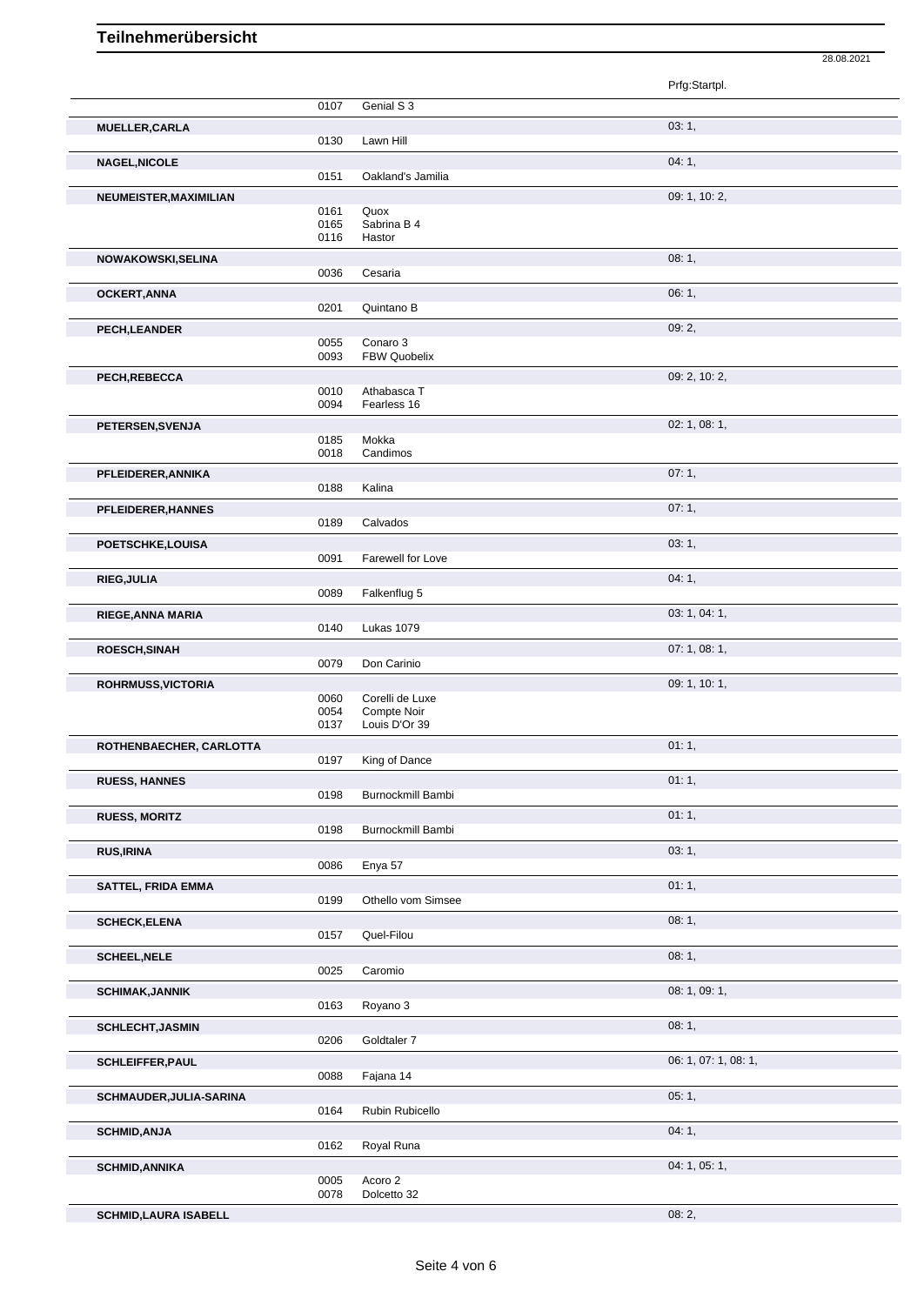|                                |              |                       | 28.08.2021    |  |
|--------------------------------|--------------|-----------------------|---------------|--|
|                                |              |                       | Prfg:Startpl. |  |
|                                | 0072<br>0103 | Denari<br>Freddy S 3  |               |  |
| <b>SCHMID, MARIE</b>           | 0169         | Semiramis 21          | 04:1,         |  |
| <b>SCHMID, STEFANIE</b>        |              |                       | 04: 1, 09: 1, |  |
|                                | 0138<br>0123 | Loveday 4<br>Lady Z 2 |               |  |
| <b>SCHMIDT, YVONNE</b>         |              |                       | 09: 1, 10: 1, |  |
| SCHROEFEL, CHARLOTTE           | 0033         | Cayenne 236           | 08:1,         |  |
|                                | 0049         | Classic Touch 26      |               |  |
| SCHROEFEL, JOHANNA             | 0087         | Escada 228            | 10:1,         |  |
| <b>SCHULER, ANGELA</b>         |              |                       | 03: 1, 04: 1, |  |
|                                | 0104         | Frederik 132          | 02:1,         |  |
| <b>SCHULER, HANNAH MARIE</b>   | 0200         | <b>Pino 178</b>       |               |  |
| <b>SCHUSTER, CHRISTINA</b>     | 0063         | Damaris 31            | 05:1,         |  |
| <b>SCHWINGER, JULIA</b>        |              |                       | 03: 1, 04: 1, |  |
|                                | 0072         | Denari                |               |  |
| SEIBOLD, NICOLE                | 0080         | Don Diamandi          | 04:1,         |  |
| SEIFERT, CARMEN                | 0027         |                       | 07:1,         |  |
| <b>SEMLE, SOFIA</b>            |              | Casparus 3            | 04:1,         |  |
|                                | 0064         | Damon 44              |               |  |
| SIMMENDINGER, BEA-LARA         | 0131         | Leondras              | 05:1,         |  |
| <b>SMOLA, JANINE</b>           |              |                       | 02:1,         |  |
| <b>SMOLA, LEA</b>              | 0203         | Tiberius              | 02:1,         |  |
|                                | 0190         | <b>Curly Sue</b>      |               |  |
| <b>STAEB, MARIO</b>            | 0177         | Theo F <sub>3</sub>   | 09:1,         |  |
| <b>STEGMEIER, LILLY</b>        |              |                       | 07:1,08:1,    |  |
| <b>STEINGENS,LUNA</b>          | 0111         | Goldena 3             | 04: 1,        |  |
|                                | 0101         | Forrest Gump 131      |               |  |
| STIRNER, ANNA                  | 0058         | Conspirito's Champ    | 03:1,         |  |
| STOELZLE, CARLOTTA             |              |                       | 02: 1, 06: 1, |  |
| STOLZ, FELIX                   | 0186         | Nantucket             | 06: 1,        |  |
|                                | 0179         | Top Calino            |               |  |
| STOLZ, SOFIA                   | 0179         | Top Calino            | 02:1,         |  |
| STOLZ, SONJA                   |              |                       | 07:1,08:1,    |  |
|                                | 0114         | Gran Glenn            | 01:1,         |  |
| <b>STRAFELA, LILLI</b>         | 0187         | Theodor 26            |               |  |
| STRAHBERGER, CARMEN            | 0020         | Capital Gold          | 03: 1, 04: 1, |  |
| <b>STROHM, EMMI</b>            |              |                       | 02:1,         |  |
|                                | 0193         | Alina                 |               |  |
| TARANTO, ALESSIA               |              |                       | 02:1,         |  |
| <b>TARANTO, ALESSIA SORAYA</b> | 0083         |                       | 03:1,         |  |
| TINZMANN, ALEXANDRA            |              | Ebony 120             | 07: 1, 08: 1, |  |
|                                | 0053         | Cohiba 28             |               |  |
| TROETSCH, LILLI                | 0202         | Carraghy Star         | 07:1,         |  |
| UNSOELD, SOPHIE                |              |                       | 01:1,         |  |
|                                | 0192         | Starline              |               |  |